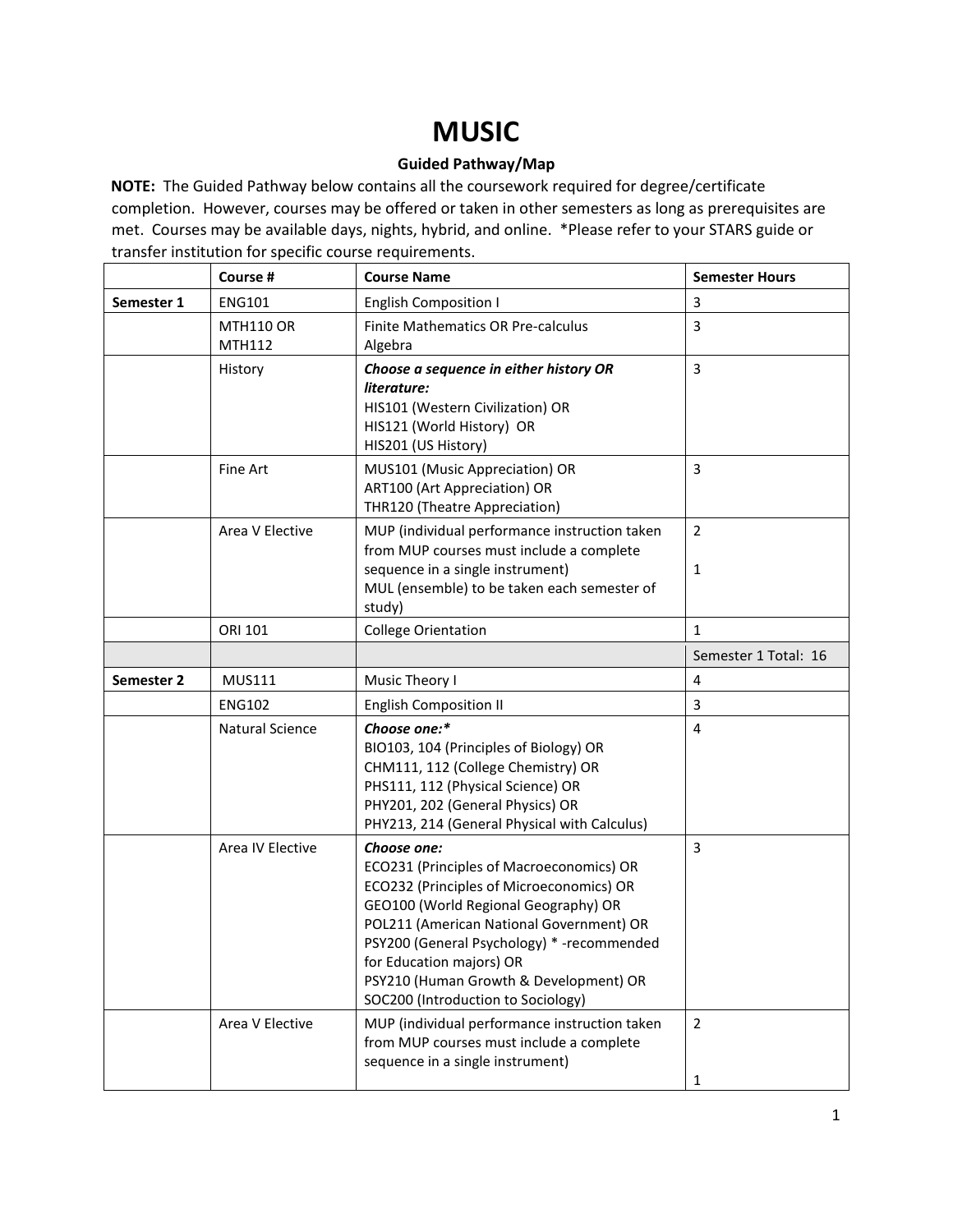|            |                                            | MUL (ensemble) to be taken each semester of<br>study)                                                                                                                                                                                                                                                                                                                                                                                                                |                                |
|------------|--------------------------------------------|----------------------------------------------------------------------------------------------------------------------------------------------------------------------------------------------------------------------------------------------------------------------------------------------------------------------------------------------------------------------------------------------------------------------------------------------------------------------|--------------------------------|
|            |                                            |                                                                                                                                                                                                                                                                                                                                                                                                                                                                      | Semester 2 Total: 17           |
| Semester 3 | <b>MUS112</b>                              | Music Theory II                                                                                                                                                                                                                                                                                                                                                                                                                                                      | 4                              |
|            | Literature                                 | Choose a sequence in either history OR<br>literature:<br>ENG251 (American Literature) OR<br>ENG261 (English Literature) OR<br>ENG271 (World Literature)                                                                                                                                                                                                                                                                                                              | 3                              |
|            | <b>Natural Science</b>                     | Choose one:*<br>BIO103, 104 (Principles of Biology) OR<br>CHM111, 112 (College Chemistry) OR<br>PHS111, 112 (Physical Science) OR<br>PHY201, 202 (General Physics) OR<br>PHY213, 214 (General Physical with Calculus)                                                                                                                                                                                                                                                | $\overline{4}$                 |
|            | Area V Elective                            | CIS146 (Microcomputer Applications)                                                                                                                                                                                                                                                                                                                                                                                                                                  | 3                              |
|            | Area V Elective                            | MUP (individual performance instruction taken<br>from MUP courses must include a complete<br>sequence in a single instrument)<br>MUL (ensemble) to be taken each semester of<br>study)                                                                                                                                                                                                                                                                               | $\overline{2}$<br>$\mathbf{1}$ |
|            |                                            |                                                                                                                                                                                                                                                                                                                                                                                                                                                                      | Semester 3 Total: 17           |
| Semester 4 | History or Area IV<br>Elective             | Choose a history course to complete the<br>sequence or an Area IV elective: HIS102<br>(Western Civilization) OR<br>HIS122 (World History) OR<br>HIS202 (US History) OR<br>ECO231 (Principles of Macroeconomics) OR<br>ECO232 (Principles of Microeconomics) OR<br>GEO100 (World Regional Geography) OR<br>POL211 (American National Government) OR<br>PSY200 (General Psychology) OR<br>PSY210 (Human Growth & Development) OR<br>SOC200 (Introduction to Sociology) | 3                              |
|            | Literature or Fine<br><b>Arts Elective</b> | Choose a literature course to complete<br>the sequence or a Fine Arts elective:<br>ENG252 (American Literature) OR<br>ENG262 (English Literature) OR<br>ENG272 (World Literature) OR<br>Please see STARS Guide for a list of Fine Arts<br>Electives                                                                                                                                                                                                                  | 3                              |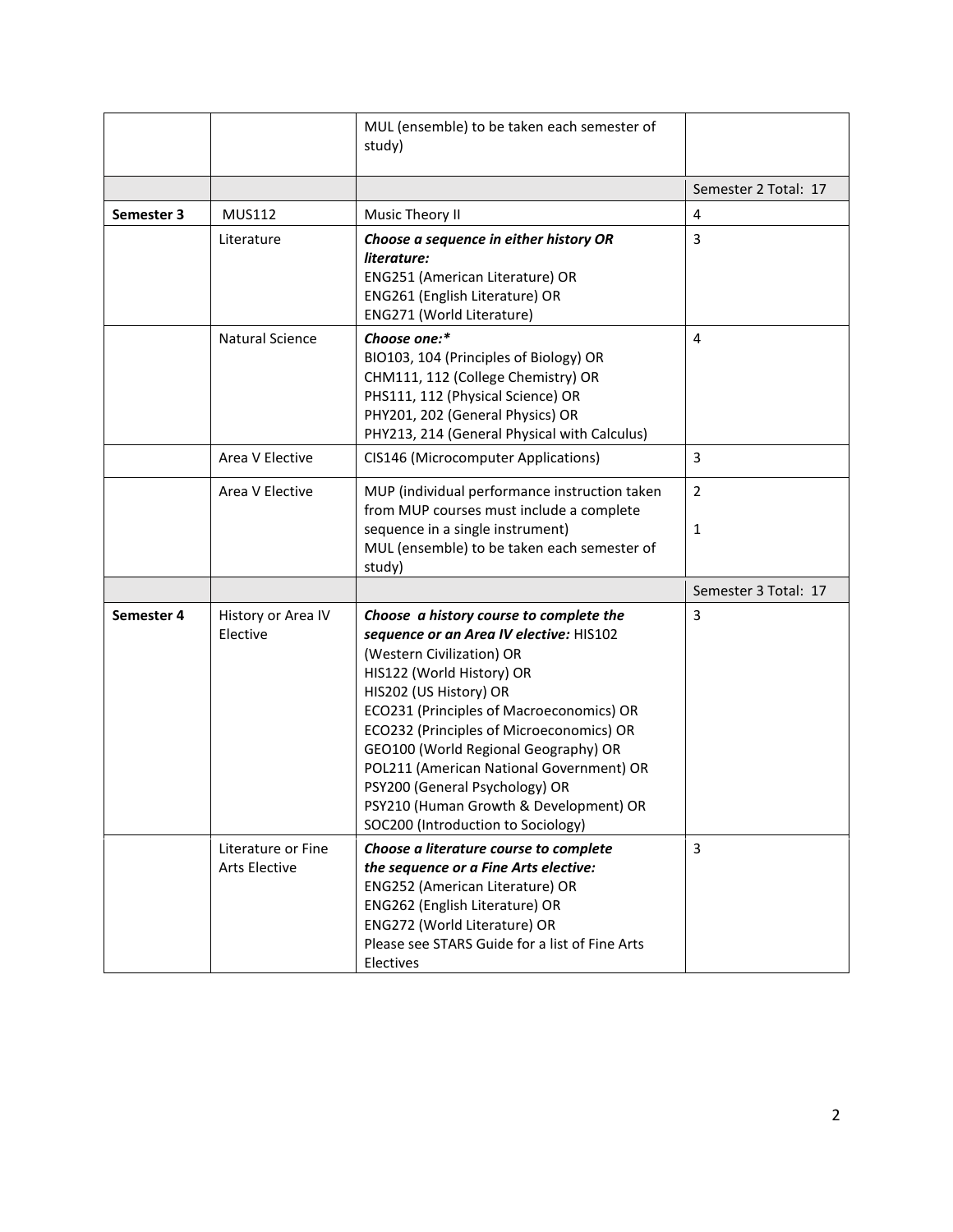| <b>SPH</b>       | Choose one:<br>SPH106 (Fundamentals of Oral Communication)<br><b>OR</b><br>SPH107 (Fundamentals of Public Speaking)                                                                                                                                                                                                                             | $\overline{3}$       |
|------------------|-------------------------------------------------------------------------------------------------------------------------------------------------------------------------------------------------------------------------------------------------------------------------------------------------------------------------------------------------|----------------------|
| Area IV Elective | Choose one:<br>ECO231 (Principles of Macroeconomics) OR<br>ECO232 (Principles of Microeconomics) OR<br>GEO100 (World Regional Geography) OR<br>POL211 (American National Government) OR<br>PSY200 (General Psychology* -recommended for<br>Education majors) OR<br>PSY210 (Human Growth & Development) OR<br>SOC200 (Introduction to Sociology) | 3                    |
| Area V Elective  | MUP (individual performance instruction taken<br>from MUP courses must include a complete<br>sequence in a single instrument)                                                                                                                                                                                                                   | $\overline{2}$       |
|                  |                                                                                                                                                                                                                                                                                                                                                 | Semester 4 Total: 14 |
|                  |                                                                                                                                                                                                                                                                                                                                                 | Program Total: 64    |
|                  |                                                                                                                                                                                                                                                                                                                                                 |                      |

\*If you take BIO103, you cannot take BIO101. If you take BIO104, you cannot take BIO102. If you take CHM111, you cannot take CHM104. If you take CHM112, you cannot take CHM105. If you take PHY213, you cannot take PHY201. If you take PHY213, you cannot take PHY202.

+It is recommended that Music majors take class piano or Basic Musician ship during the first two semesters of study- one each semester. Other electives can be taken during summer semester to allow room for this.

Links to:

Alabama A&M University:

[http://www.aamu.edu/administrativeoffices/academicaffairs/pages/starstransfer-system.aspx](http://www.aamu.edu/administrativeoffices/academicaffairs/pages/stars-transfer-system.aspx) Alabama State: [https://www.alasu.edu/admissions/undergrad-admissions/transfer](https://www.alasu.edu/admissions/undergrad-admissions/transfer-students/area-v/index.aspx)[students/areav/index.aspx](https://www.alasu.edu/admissions/undergrad-admissions/transfer-students/area-v/index.aspx)

Auburn University: <http://ous.auburn.edu/faculty/area-v/area-v-music/> Jacksonville State University: <http://www.jsu.edu/stars/arts-humanities/music-general.html>